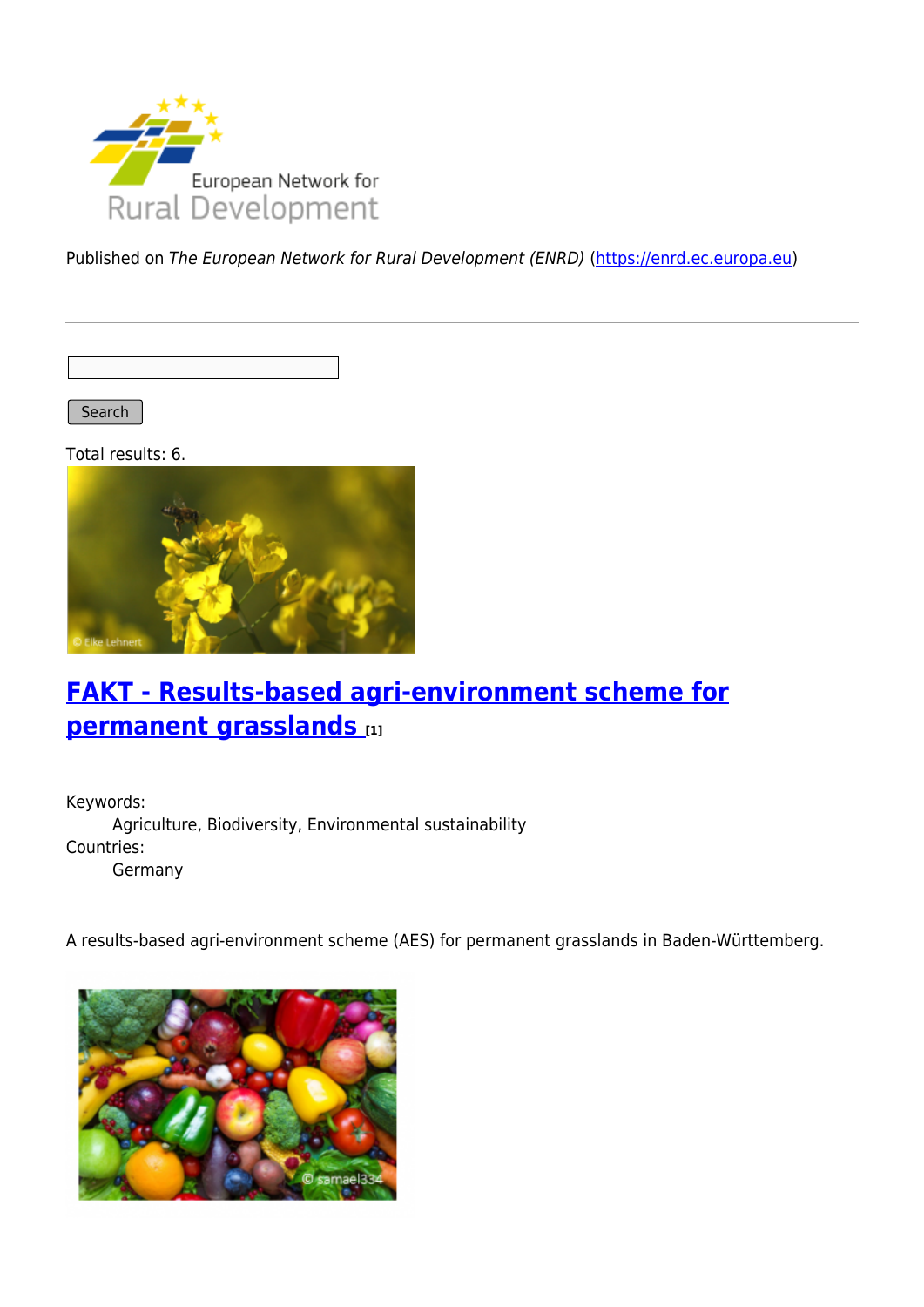# **[A small Polish farm converting into organic agriculture](https://enrd.ec.europa.eu/projects-practice/small-polish-farm-converting-organic-agriculture_en) [2]**

Keywords:

Added value, Agriculture, Environmental protection, Family farming, Organic farming, Product quality

Countries:

Poland

A small farm converted to organic vegetable production and in so doing successfully increased its competitiveness and profitability.



## **[Investing in organic agriculture in a Less Favoured Area](https://enrd.ec.europa.eu/projects-practice/investing-organic-agriculture-less-favoured-area_en) [3]**

Keywords:

Added value, Agriculture, Biodiversity, Environmental sustainability, Organic farming Countries:

Poland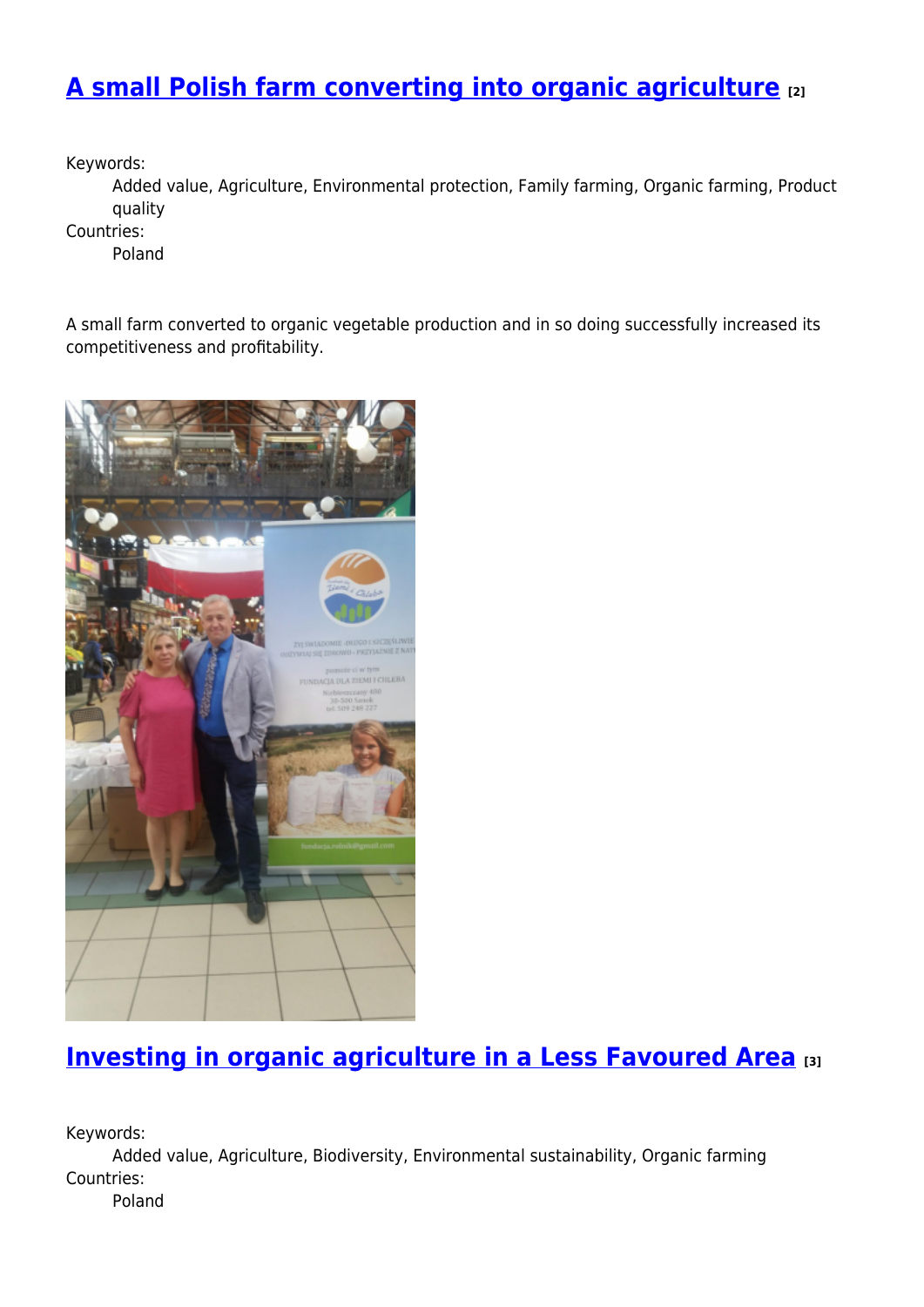A farmer in a Less Favoured Area turned to organic agriculture and began growing ancient varieties of cereals. He has achieved sustainability through niche, quality production.



# **[Kowalski Farm - Agri-environment-climate support for](https://enrd.ec.europa.eu/projects-practice/kowalski-farm-agri-environment-climate-support-sustainable-agriculture_en) [sustainable agriculture](https://enrd.ec.europa.eu/projects-practice/kowalski-farm-agri-environment-climate-support-sustainable-agriculture_en) [4]**

Keywords:

Agriculture, Competitiveness, Environmental protection, Environmental sustainability, Rural Inspiration Awards: nominees, Sustainability

Countries:

Poland

Using RDP support to implement a sustainable model of agriculture that combines the production of high quality products and environmental protection. Winning initiative of the 2019 Rural Inspiration Awards in the 'Environment & Climate Action' category.



**[Supporting viticulture on steep slopes and terraces](https://enrd.ec.europa.eu/projects-practice/supporting-viticulture-steep-slopes-and-terraces_en) [5]**

Keywords: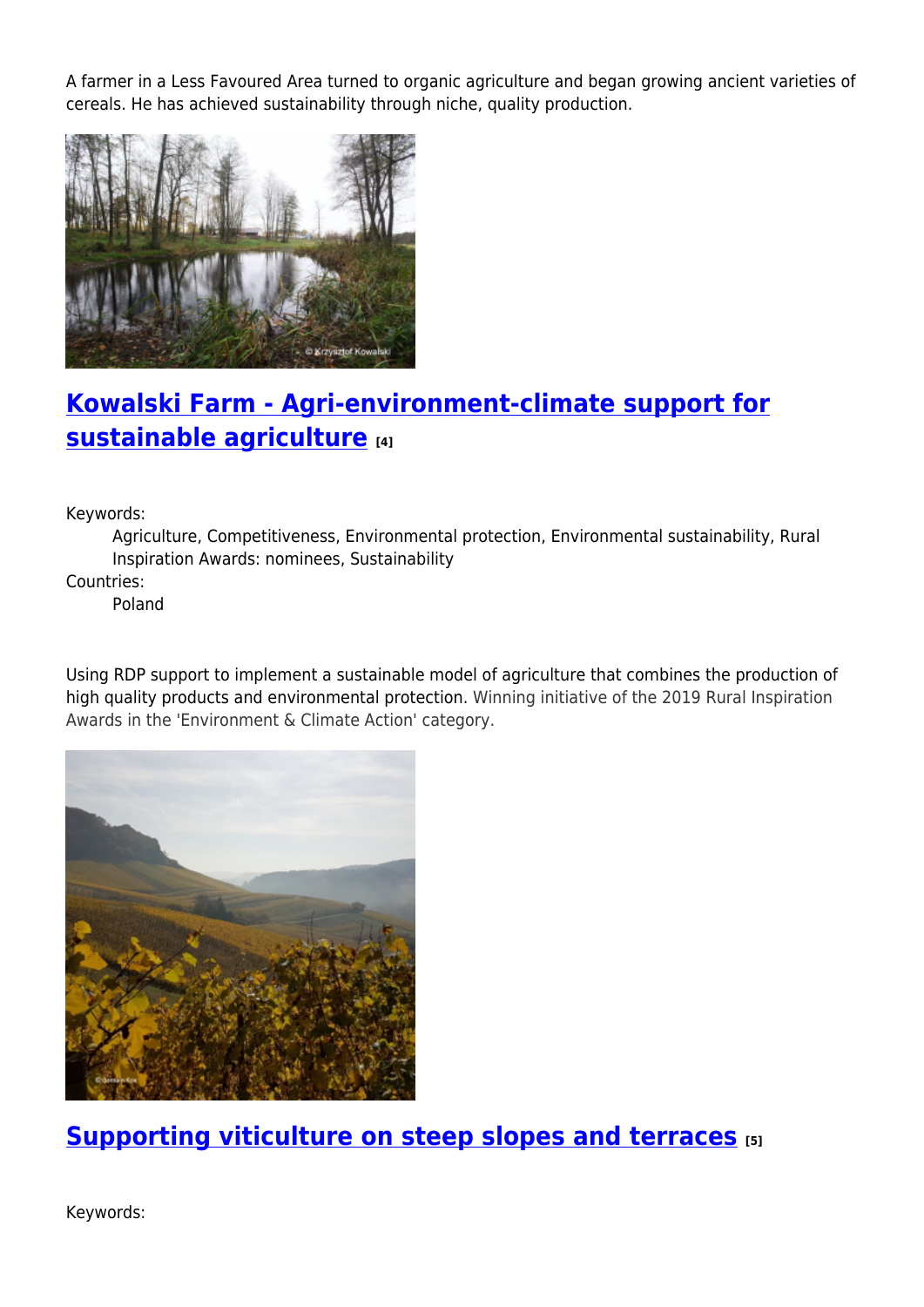Agriculture, Biodiversity, Climate change adaptation, Environmental protection, Family farming, Organic farming, Product quality

Countries:

Luxembourg

Granting a premium to support viticulture on steep slopes and terraced vineyards as a high-quality farming practice



#### **[FAKT - Catch crops for agriculture and horticulture](https://enrd.ec.europa.eu/projects-practice/fakt-catch-crops-agriculture-and-horticulture_en) [6]**

Keywords:

Agriculture, Environmental protection, Nature conservation, RDPs Countries:

Germany

Catch crops supported by the AEC measure in Baden-Württemberg play a key role in reducing the nitrate level in the region.

#### **Source URL:**

https://enrd.ec.europa.eu/projects-practice/\_en?project\_keywords\_filter=19753&amp%3Bamp%3Bproject\_country=All &amp%3Bamp%3Bfield\_enrd\_prj\_measure\_tid=All&amp%3Bamp%3Bfield\_enrd\_prj\_focus\_area\_tid=All&amp%3Bamp %3Bf%5B0%5D=im\_field\_enrd\_prj\_keywords%3A20461&amp%3Bf%5B0%5D=im\_field\_enrd\_prj\_keywords%3A19726& f%5B0%5D=im\_field\_enrd\_prj\_keywords%3A19760&f%5B1%5D=im\_field\_enrd\_prj\_keywords%3A19725&f%5B2%5D= sm\_enrd\_eu\_countries%3APoland&f%5B3%5D=im\_field\_enrd\_prj\_keywords%3A20674&f%5B4%5D=im\_field\_enrd\_prj keywords%3A19743&f%5B5%5D=im\_field\_enrd\_prj\_keywords%3A19720&f%5B6%5D=im\_field\_enrd\_prj\_keywords%3 A20474&f%5B7%5D=im\_field\_enrd\_prj\_keywords%3A19746&f%5B8%5D=im\_field\_enrd\_prj\_measure%3A17101&f%5B 9%5D=im\_field\_enrd\_prj\_keywords%3A20461&f%5B10%5D=sm\_enrd\_eu\_countries%3AGermany&f%5B11%5D=im\_fie ld\_enrd\_prj\_focus\_area%3A17120&f%5B12%5D=im\_field\_enrd\_prj\_focus\_area%3A17119&f%5B13%5D=im\_field\_enrd prj keywords%3A19747&f%5B14%5D=im\_field\_enrd\_prj\_measure%3A17102&f%5B15%5D=im\_field\_enrd\_prj\_keyword s%3A19718&f%5B16%5D=sm\_enrd\_eu\_countries%3ALuxembourg&f%5B17%5D=im\_field\_enrd\_prj\_keywords%3A204 78&f%5B18%5D=im\_field\_enrd\_prj\_keywords%3A20509

#### **Links**

[1] https://enrd.ec.europa.eu/projects-practice/fakt-results-based-agri-environment-scheme-permanent-grasslands\_en

[2] https://enrd.ec.europa.eu/projects-practice/small-polish-farm-converting-organic-agriculture\_en

[3] https://enrd.ec.europa.eu/projects-practice/investing-organic-agriculture-less-favoured-area\_en

[4]

https://enrd.ec.europa.eu/projects-practice/kowalski-farm-agri-environment-climate-support-sustainable-agriculture\_en